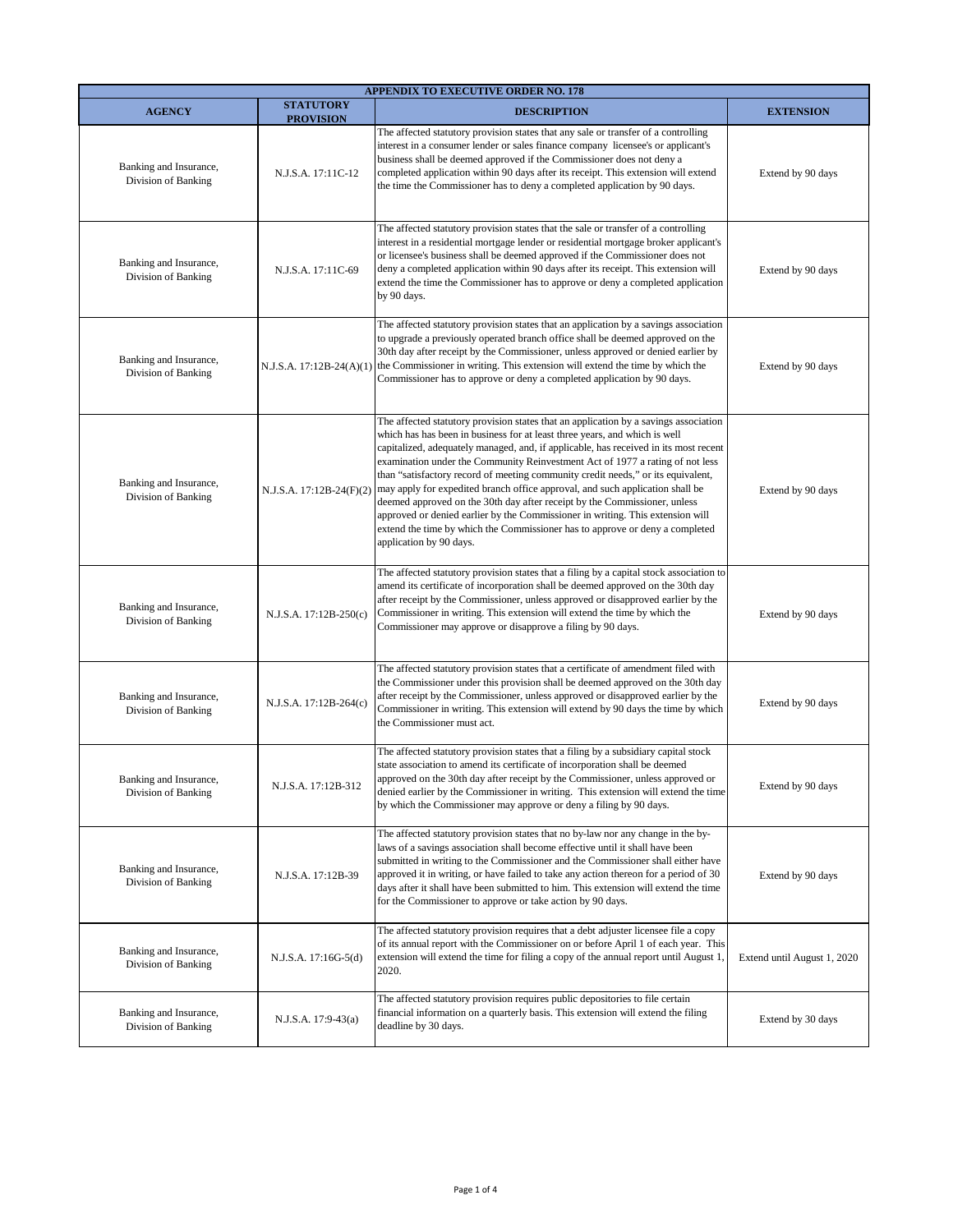| <b>APPENDIX TO EXECUTIVE ORDER NO. 178</b>    |                                      |                                                                                                                                                                                                                                                                                                                                                                                                                                                                                                                                                                                                                                                                                                                                  |                   |  |  |
|-----------------------------------------------|--------------------------------------|----------------------------------------------------------------------------------------------------------------------------------------------------------------------------------------------------------------------------------------------------------------------------------------------------------------------------------------------------------------------------------------------------------------------------------------------------------------------------------------------------------------------------------------------------------------------------------------------------------------------------------------------------------------------------------------------------------------------------------|-------------------|--|--|
| <b>AGENCY</b>                                 | <b>STATUTORY</b><br><b>PROVISION</b> | <b>DESCRIPTION</b>                                                                                                                                                                                                                                                                                                                                                                                                                                                                                                                                                                                                                                                                                                               | <b>EXTENSION</b>  |  |  |
| Banking and Insurance,<br>Division of Banking | N.J.S.A. 17:9A-117                   | The affected statutory provision states that amendments to certificates of<br>incorporation filed with the Commissioner by capital stock savings banks shall be<br>deemed approved on the 30th day after receipt by the Commissioner unless<br>approved or denied earlier by the Commissioner in writing. This extension will<br>extend by 90 days the time within which the Commissioner must approve or deny<br>an amendment to a certificate of incorporation before it is deemed approved.                                                                                                                                                                                                                                   | Extend by 90 days |  |  |
| Banking and Insurance,<br>Division of Banking | N.J.S.A. 17:9A-198(A)                | The affected statutory provision states that amendments to certificates of<br>incorporation filed with the Commissioner by savings banks shall be deemed<br>approved on the 30th day after receipt by the Commissioner unless approved or<br>denied earlier by the Commissioner in writing. This extension will extend by 90<br>days the time within which the Commissioner must approve or deny an<br>amendment to a certificate of incorporation before it is deemed approved.                                                                                                                                                                                                                                                 | Extend by 90 days |  |  |
| Banking and Insurance,<br>Division of Banking | N.J.S.A. 17:9A-20                    | The affected statutory provision states that an application by a bank to establish a<br>full branch shall be deemed approved on the 30th day after the receipt by the<br>Commissioner, unless earlier approved or denied by the Commissioner in writing.<br>This extension will extend by 90 days the time by which the Commissioner must<br>act before an application is deemed approved.                                                                                                                                                                                                                                                                                                                                       | Extend by 90 days |  |  |
| Banking and Insurance,<br>Division of Banking | N.J.S.A. 17:9A-254(A)                | The affected statutory provision requires that within 60 days after the completion<br>of an examination of a bank by the Commissioner, a report thereof, in such form<br>as the Commissioner may prescribe, certified by the person by whom or under<br>whose supervision the examination was made, shall be presented to the directors at<br>a meeting of the board. This extension will extend the deadline for such reports by<br>30 days.                                                                                                                                                                                                                                                                                    | Extend by 30 days |  |  |
| Banking and Insurance,<br>Division of Banking | N.J.S.A. 17:9A-254(B)                | The affected statutory provision requires directors to file in the Department,<br>within a 60-day period after a bank examination, certified copies of the report of<br>the examination and the prepared statement showing in detail such of the assets of<br>the bank, other than loans, which, in the judgment of the board, have a value less<br>than the value at which they are carried on the books of the bank, and stating the<br>value, in its judgment, of such assets. This extension will extend the filing<br>deadline for such certified copies by 30 days.                                                                                                                                                        | Extend by 30 days |  |  |
| Banking and Insurance,<br>Division of Banking | N.J.S.A. 17:9A-402                   | The affected statutory provision states that amendments to certificates of<br>incorporation filed with the Commissioner by subsidiary capital savings banks<br>shall be deemed approved on the 30th day after receipt by the Commissioner<br>unless approved or denied earlier by the Commissioner in writing. This extension<br>will extend by 90 days the time within which the Commissioner must approve or<br>deny an amendment to a certificate of incorporation before it is deemed approved.                                                                                                                                                                                                                              | Extend by 90 days |  |  |
| Banking and Insurance,<br>Division of Banking | N.J.S.A. 17:9A-414(a)                | The affected statutory provision requires the Commissioner to decide whether to<br>approve an acquisition under sections 28 through 36 of P.L.1996, c.17 (C.17:9A-<br>409 through C.17:9A-417) within 60 days after receipt of a completed application,<br>provided, that if the Commissioner requests additional information from the<br>applicant following receipt of a completed application, the time limit for decision<br>by the Commissioner shall be the later of: $(1)$ 60 days after receipt of a completed<br>application, or (2) 30 days after the Commissioner's receipt of the requested<br>additional information. This extension will extend the time by which the<br>Commissioner must take action by 90 days. | Extend by 90 days |  |  |
| Banking and Insurance,<br>Division of Banking | N.J.S.A. 17:9A-52(c)                 | The affected statutory provision states that a certificate filed in the Department for<br>the approval of the Commissioner, concerning payment of certain dividends, shall<br>be deemed approved on the 30th day after receipt by the Commissioner, unless<br>approved or denied earlier by the Commissioner in writing. This extension will<br>extend by 90 days the time by which the Commissioner must act before a<br>certificate is deemed approved.                                                                                                                                                                                                                                                                        | Extend by 90 days |  |  |
| Banking and Insurance,<br>Division of Banking | N.J.S.A. 17:9A-6.2                   | The affected statutory provision states that a certificate of amendment filed with<br>the Commissioner under this provision shall be deemed approved on the 30th day<br>after receipt by the Commissioner, unless approved or disapproved earlier by the<br>Commissioner in writing. This extension will extend by 90 days the time by which<br>the Commissioner must act.                                                                                                                                                                                                                                                                                                                                                       | Extend by 90 days |  |  |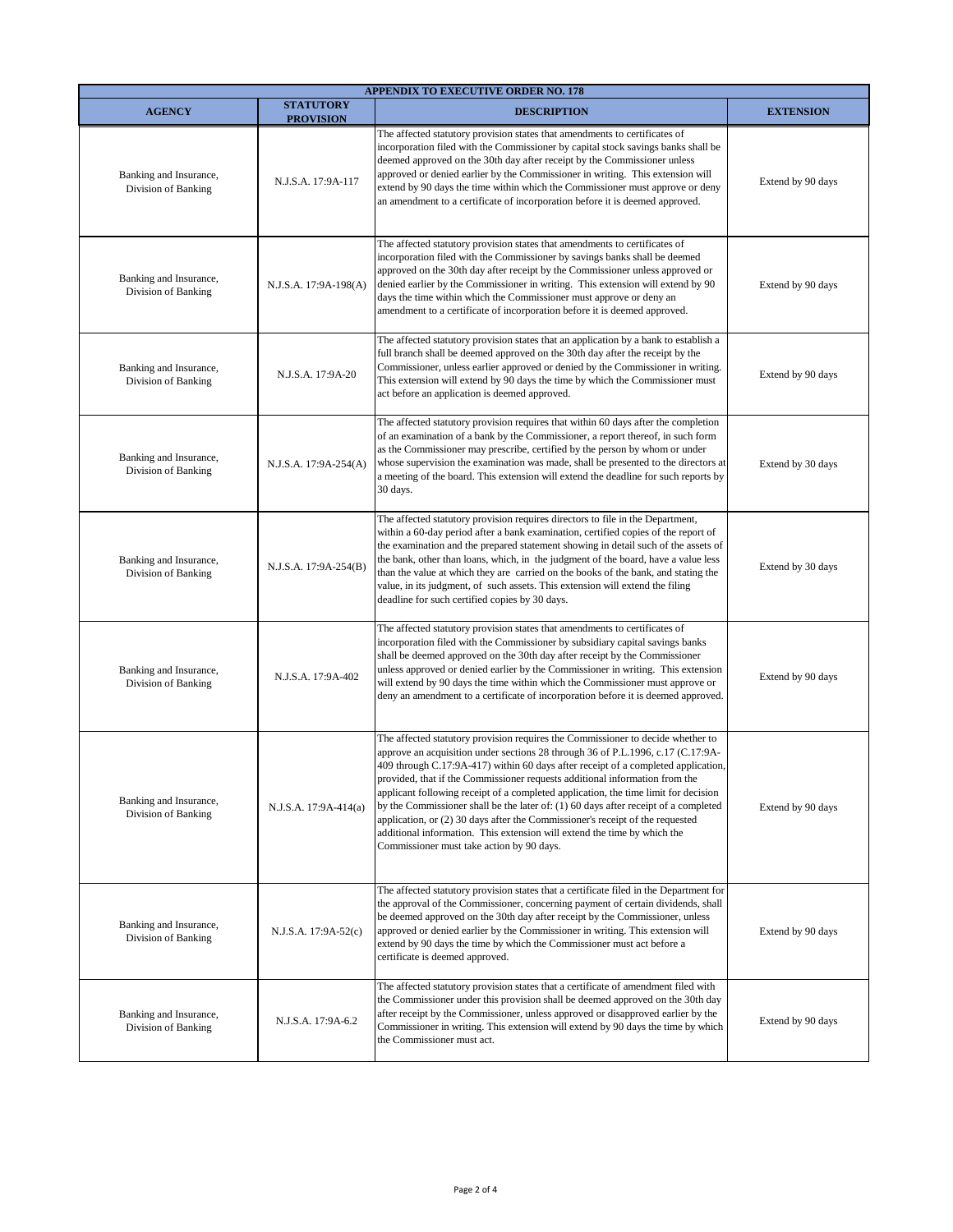|                                                                     |                                      | <b>APPENDIX TO EXECUTIVE ORDER NO. 178</b>                                                                                                                                                                                                                                                                                                                                                                                                                                                                                                                                                                                                                                                                                                                  |                                               |
|---------------------------------------------------------------------|--------------------------------------|-------------------------------------------------------------------------------------------------------------------------------------------------------------------------------------------------------------------------------------------------------------------------------------------------------------------------------------------------------------------------------------------------------------------------------------------------------------------------------------------------------------------------------------------------------------------------------------------------------------------------------------------------------------------------------------------------------------------------------------------------------------|-----------------------------------------------|
| <b>AGENCY</b>                                                       | <b>STATUTORY</b><br><b>PROVISION</b> | <b>DESCRIPTION</b>                                                                                                                                                                                                                                                                                                                                                                                                                                                                                                                                                                                                                                                                                                                                          | <b>EXTENSION</b>                              |
| Banking and Insurance,<br>Division of Banking                       | N.J.S.A. 17:9A-79(A)                 | The affected statutory provision requires the annual meeting of the stockholders of<br>every bank to be held on such day in January, February, March or April in each<br>year as the bylaws shall provide; or, if there be no governing bylaw, then on the<br>fourth Tuesday in March; or, in the case of a savings bank operating on a fiscal-<br>year basis, the annual meeting shall be held no later than 120 days after the closing<br>of the fiscal year. This extension will extend the deadline for such annual<br>meetings by 30 days.                                                                                                                                                                                                             | Extend by 30 days                             |
| Banking and Insurance,<br>Division of Banking                       | N.J.S.A. 17:9A-8.5(b)                | The affected statutory provision states that a certificate of amendment filed with<br>the Commissioner under this provision shall be deemed approved on the 30th day<br>after receipt by the Commissioner, unless approved or disapproved earlier by the<br>Commissioner in writing. This extension will extend by 90 days the time by which<br>the Commissioner must act.                                                                                                                                                                                                                                                                                                                                                                                  | Extend by 90 days                             |
| Banking and Insurance,<br>Real Estate Commission                    | N.J.S.A. 45:15-11.3                  | The affected statutory provision requires qualifying salespersons, in the event of<br>the death or incapacity of the broker of record, to apply for a temporary broker<br>license within 30 days from the death or incapacity of the broker of record. This<br>extension will extend the time within which the qualifying salesperson must apply<br>for a temporary broker license by 30 days.                                                                                                                                                                                                                                                                                                                                                              | Extend by 30 days                             |
| Banking and Insurance,<br><b>Real Estate Commission</b>             | N.J.S.A. 45:15-16.30a(c)             | The affected statutory provision requires the Commission to provide secondary<br>registration subdividers with a notice of completion or notice of deficiency of<br>applications within 30 days of receipt of a substantially completed application.<br>This extension will extend by 6 months the time within which the Commission<br>must issue notices of completion or deficiency before the application is deemed<br>complete.                                                                                                                                                                                                                                                                                                                         | Extend by 6 months                            |
| Banking and Insurance,<br><b>Real Estate Commission</b>             | N.J.S.A. 45:15-16.33                 | The affected statutory provision states that the Commission shall enter an order<br>registering subdivisions or subdivided lands or rejecting the registration within 90<br>days from the date of the notice of filing, and that subdivisions or subdivided<br>lands shall be deemed registered unless an order of rejection is entered within 90<br>days from the date of the notice of filing or the applicant has consented in writing<br>to a delay. This extension will extend the time for the Commission to take action<br>under this statute by six months.                                                                                                                                                                                         | Extend by 6 months                            |
| Banking and Insurance,<br><b>Real Estate Commission</b>             | N.J.S.A. 45:15-16.62(a)              | The affected statutory provision requires the Commission to issue an order of<br>registration as to a comprehensive registration filed by a timeshare developer<br>within 60 days after receipt and issuance of a notice of filing, or to provide a list<br>of deficiencies in the application within 60 days of the issuance of the notice of<br>filing, and provides that a timeshare plan shall be deemed registered unless a list<br>of deficiencies is provided to the applicant within 60 days of the issuance of the<br>notice of filing, unless the applicant has consented in writing to a delay. This<br>extension will extend by 6 months the time within which the Commission must<br>issue an order of registration or a list of deficiencies. | Extend by 6 months                            |
| Banking and Insurance,<br><b>Real Estate Commission</b>             | N.J.S.A. 45:15-16.62(b)              | The affected statutory provision requires the Commission to issue an order of<br>registration as to an abbreviated registration filed by a timeshare developer within<br>30 days after receipt and issuance of a notice of filing, or to provide a list of<br>deficiencies in the application within 30 days of the issuance of the notice of<br>filing, and provides that a timeshare plan shall be deemed registered unless a list<br>of deficiencies is provided to the applicant within 30 days of the issuance of the<br>notice of filing, unless the applicant has consented in writing to a delay. This<br>extension will extend by 6 months the time within which the Commission must<br>issue an order of registration or a list of deficiencies.  | Extend by 6 months                            |
| Banking and Insurance,<br>Real Estate Commission                    | N.J.S.A. 45:15-16.62(c)              | The affected statutory provision states that a preliminary registration filed by a<br>timeshare developer shall be effective and deemed approved within 20 days of<br>receipt, unless the Commission provides to the applicant a written list of<br>deficiencies in the application within 20 days of receipt of the completed<br>application and fee, or the applicant has consented in writing to a delay. This<br>extension will extend by 6 months the time within which the Commission must<br>issue a list of deficiencies.                                                                                                                                                                                                                           | Extend by 6 months                            |
| Law & Public Safety,<br>Division of New Jersey Racing<br>Commission | $N.J.S.A. 5:5-22.2(c)$               | The affected statutory provision requires persons who possess unclaimed cash<br>vouchers to redeem the voucher within three years after the date of purchase or the<br>voucher shall expire and the voucher funds shall be paid to the permitholder and<br>purse account. This extension will extend the time by which persons possessing<br>unclaimed cash vouchers must redeem the vouchers until 90 days after the last day<br>of the public health emergency.                                                                                                                                                                                                                                                                                           | Extend until 90 days after last<br>day of PHE |